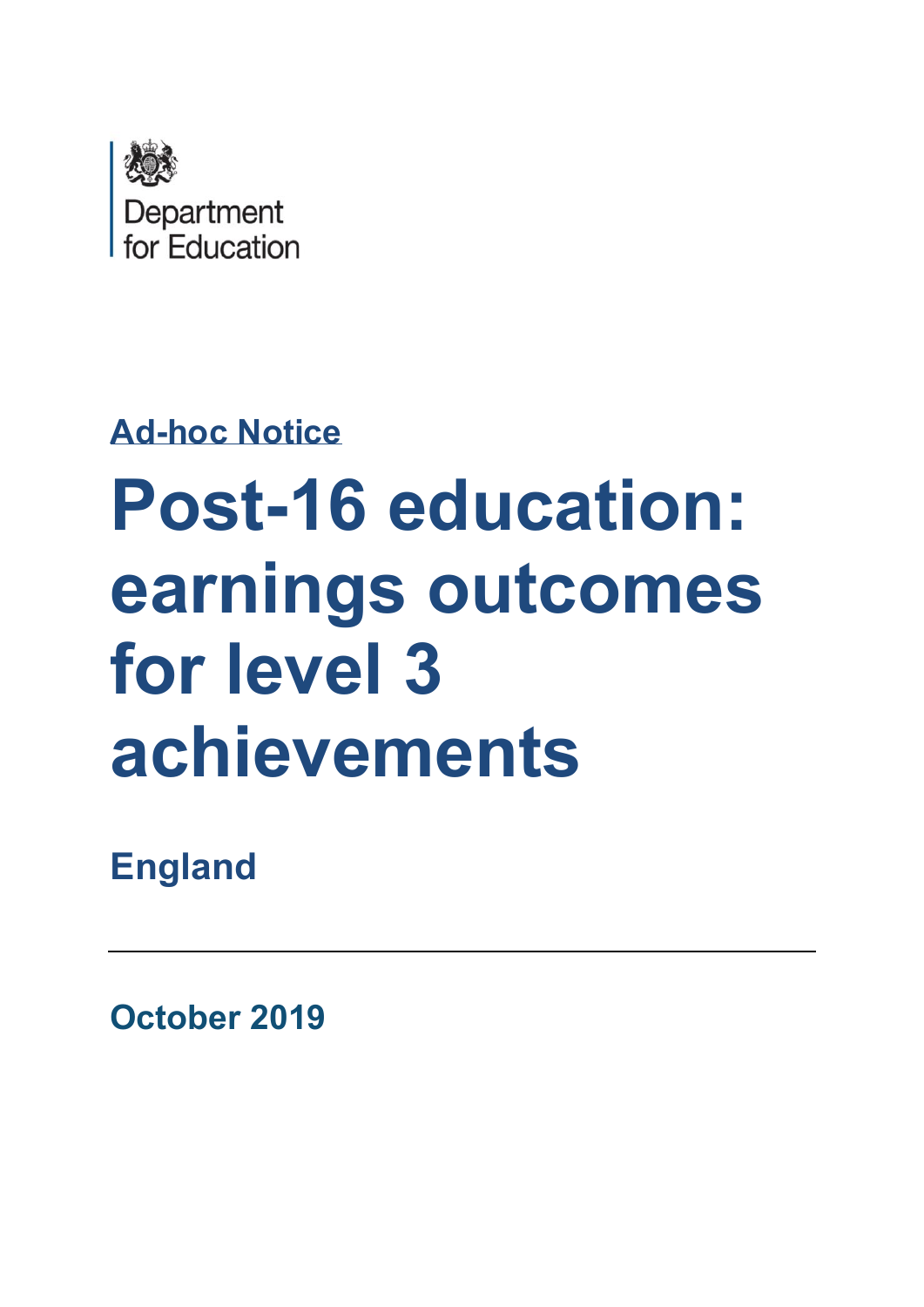## **Contents**

| Introduction           | 3 |
|------------------------|---|
| Background and context | 3 |
| Measures and coverage  | 3 |
| Learning coverage      | 3 |
| Earnings measure       | 4 |
| Earnings outcomes      | 5 |

#### **About this release**

This publication presents experimental statistics for 16, 17 and 18 year olds that achieved level 3 qualifications in the academic year 2010/11 and their observed earnings in the 2016-17 tax year. Advanced (level 3) apprenticeships are excluded from this release; destinations and earnings outcomes for all age apprenticeships can be found in the [Outcome Based Success Measures.](https://www.gov.uk/government/collections/statistics-outcome-based-success-measures)

This publication is based on the data collected as part of the Longitudinal Education Outcomes (LEO) study.

#### **In this publication**

Published alongside this statistics release are the following tables (Excel .xls):

**• Table 1: Annualised earnings in 2016-17 tax year for A level qualifications achieved in academic year 2010/11 by qualification title** 

**• Table 2: Annualised earnings in 2016-17 tax year for other level 3 qualifications achieved in academic year 2010/11 by sector subject area**

#### **Feedback**

We welcome feedback on any aspect of this document and the methodology and presentation of these statistics. Please direct all comments and queries to: **Rupesh.Vekaria@education.gov.uk**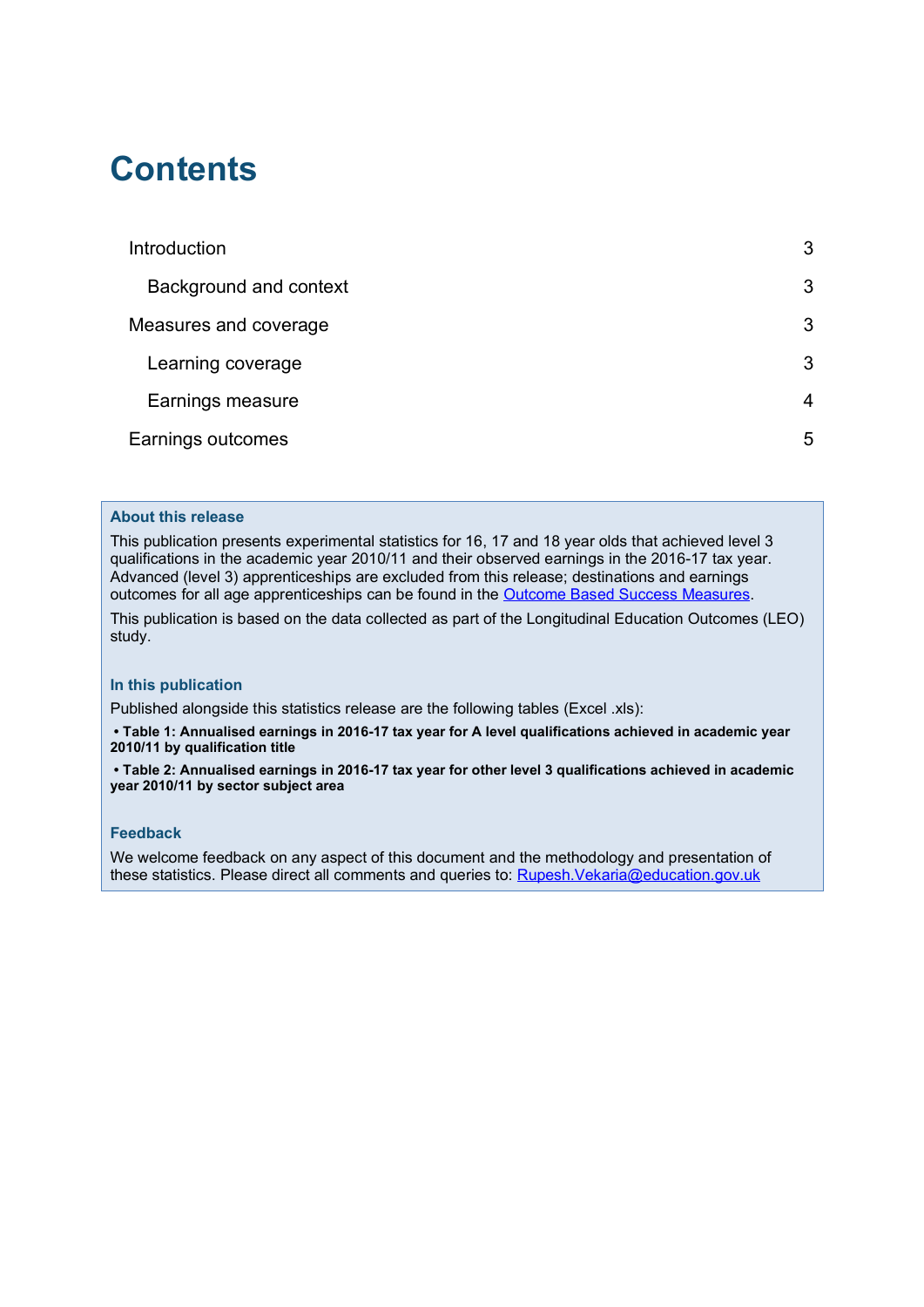# <span id="page-2-0"></span>**Introduction**

## <span id="page-2-1"></span>**Background and context**

This reports presents experimental statistics on the earnings outcomes for 16, 17 and 18 year olds that achieved level 3 qualifications (A level and equivalent qualifications) in the academic year 2010/11 in England. The report links subject level achievement to observed earnings in the 2016-17 tax year using the Longitudinal Education Outcomes (LEO) study. The privacy statement explaining how personal data in this project is shared and used is published at: [https://www.gov.uk/government/publications/longitudinal](https://www.gov.uk/government/publications/longitudinal-education-outcomes-study-how-we-use-and-share-data)[education-outcomes-study-how-we-use-and-share-data](https://www.gov.uk/government/publications/longitudinal-education-outcomes-study-how-we-use-and-share-data)

The LEO study links information about individuals, including:

- Personal characteristics such as age, sex and ethnicity.
- Education, including schools, further education colleges and higher education institution attended, courses taken, and qualifications achieved.
- Benefits claimed.
- Employment and income.

The analysis included in this report is exploratory - we will continue to develop the underlying data and so the methods, measures and results presented here are subject to change.

Whilst this report specifically covers earnings outcomes for learners that achieved a level 3 qualification, the following releases cover overall outcomes for each educational phase/stage:

- [Destinations of key stage 4 and key stage 5 pupils](https://www.gov.uk/government/collections/statistics-destinations) showing the number of young people going into education, employment or training the year after finishing key stage 4 (after year 11) and key stage 5 (after A levels or other level 3 qualifications).
- [Outcome based success measures](https://www.gov.uk/government/collections/statistics-outcome-based-success-measures) showing the employment, earnings and learning outcomes for all age apprenticeships, all age traineeships, and adult (19+) Further Education and Skills learners.
- [Higher education graduate employment and earnings](https://www.gov.uk/government/collections/statistics-higher-education-graduate-employment-and-earnings) showing employment and earnings of higher education graduates at different points after graduation.

## <span id="page-2-2"></span>**Measures and coverage**

## <span id="page-2-3"></span>**Learning coverage**

The estimates cover 16, 17 and 18 year olds that achieved level 3 qualifications (A level and equivalent qualifications) in the academic year 2010/11 in England. They do not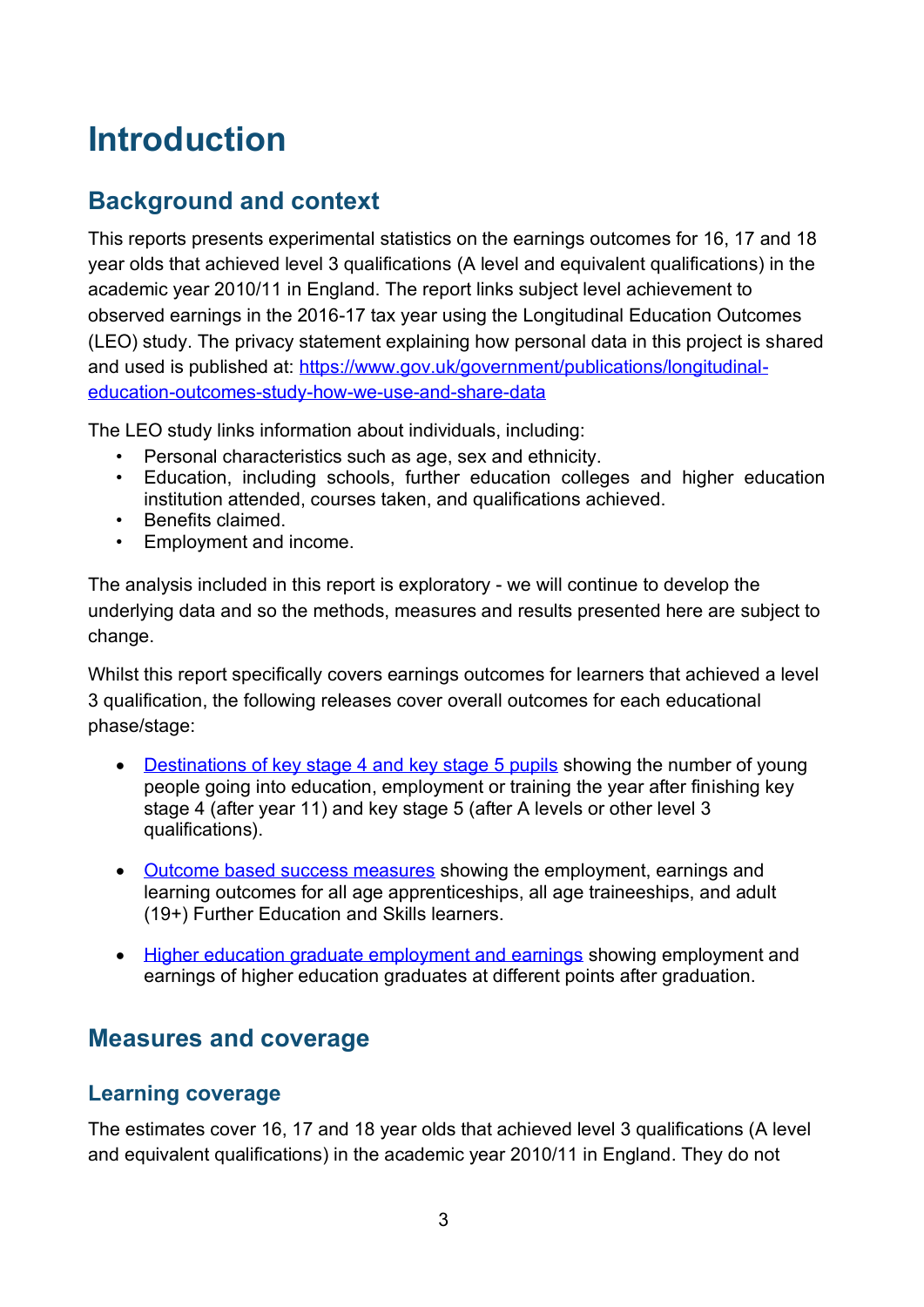cover advanced (level 3) apprenticeships; destinations and earnings outcomes for all age apprenticeships can be found in the [Outcome Based Success Measures.](https://www.gov.uk/government/collections/statistics-outcome-based-success-measures)

The statistics show subject level information sourced from Awarding organisation data and the Individualised Learner Record (ILR) database which together provide coverage of A level and other level 3 qualifications1. A level qualifications are presented by qualification title while other level 3 qualifications are shown by Sector Subject Area.

## <span id="page-3-0"></span>**Earnings measure**

Outcomes are reported on a qualification basis; where a learner completes more than one qualification in the academic year, outcomes are reported against each qualification weighted equally between them.

The earnings estimates are based on information recorded through the Pay As You Earn (PAYE) system used to collect Income Tax and National Insurance from employment by Her Majesty's Revenue and Customs (HMRC). They show what learners actually earned post study, and include learners who may not have been employed in the same sector in which they achieved their qualifications.

The estimates only include learners that were in sustained employment<sub>2</sub> and were not in further training at a Higher Education Institution (as reported by Higher Education Statistics Agency) in the 2016-17 tax year.

This report presents the weighted **median annualised earnings** of learners. The weighted **median** is calculated by ranking all learners' annualised earnings and taking the value at which half of all learners weighted qualifications fall above and half fall below. In addition to the median, the annualised earnings for the top 25% (or **upper quartile**) and bottom 25% (or **lower quartile**) are also presented to help users understand more about how earnings are distributed.

**Annualised earnings** are calculated for learners that started or left employment part way through the tax year by adjusting their recorded earnings to the equivalent earnings had they been employed for the entire tax year. The PAYE records from HMRC do not include reliable information on the hours worked in employment so it is not possible to accurately distinguish between learners in full time and part time employment. Therefore **part time earnings** are not adjusted to the full time equivalent amount.

Where there are high levels of part time employment within a group of learners, the median annualised earnings will be lower as a result. This is the case for sector subject areas like child development and wellbeing where many of the employment opportunities

<sup>1</sup> What qualification levels mean: [https://www.gov.uk/what-different-qualification-levels-mean/list-of](https://www.gov.uk/what-different-qualification-levels-mean/list-of-qualification-levels)[qualification-levels](https://www.gov.uk/what-different-qualification-levels-mean/list-of-qualification-levels)

<sup>2</sup> Sustained employment: learners must be in paid employment as recorded in Pay-As-You-Earn (PAYE) records in five out of six months between October and March in 2016-17.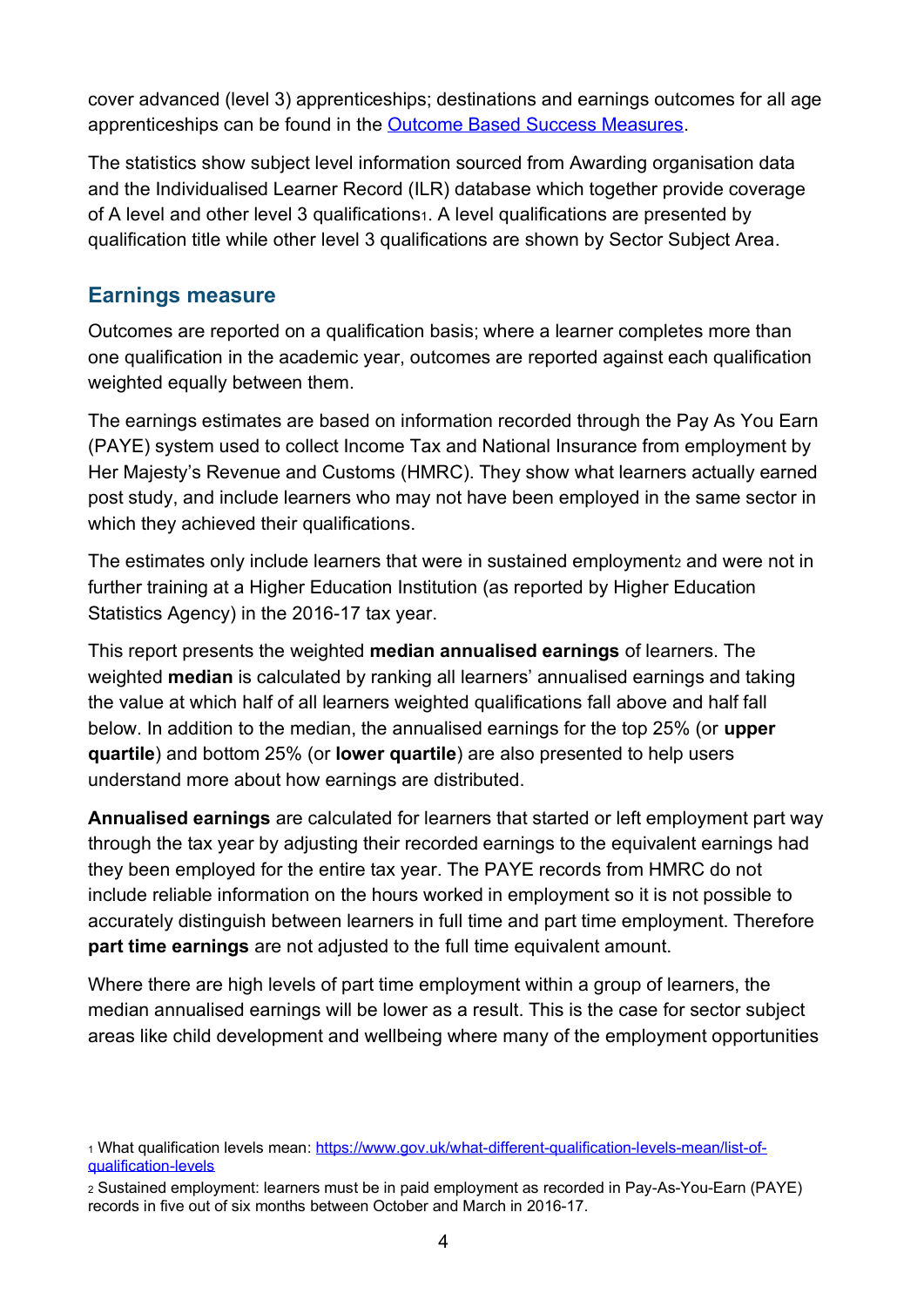are part time. It is important to note that the number of people in part time employment may be as much due to the preferred working pattern of the learners as what is being offered by employers.

The earnings estimates do not include any income that was recorded though the **selfassessment** tax system. This means that earnings will be underreported for learners who have self-assessment income in addition to earnings from paid employment collected by the PAYE system. Learners that recorded their income entirely through the self-assessment tax system are not included in the estimates.

The results in this publication show the earnings outcomes for learners without controlling for factors such as learner demographics and other important factors. **The estimates should therefore be treated with a degree of caution as there is a large amount of unexplained variation in the data**.

Other important factors that would likely impact future earnings include the grade achieved in level 3 qualifications as well as prior attainment. Additional qualifications and subject(s) studied after achieving level 3 will have an impact on earnings outcomes as well as the time spent in employment since achieving highest qualification. For example some learners will have progressed to complete a degree level qualification in Higher Education before moving into the labour market while others will have progressed directly into employment and will therefore have spent more time developing careers. The analysis in this report allows a sufficient gap period between level 3 achievement and observing earnings for the majority of learners to have completed a degree level qualification. The sector/occupation and region of work will also cause variation in earnings. These factors have not been controlled for in the results presented below.

The earnings estimates are rounded to the nearest £100 and qualifications/subject areas which have less than 30 achievements are suppressed.



The **median** earnings is calculated by ranking all learners' annualised earnings and taking the value at which half of all learners weighted qualifications fall above and half fall below.

The **lower quartile** earnings is calculated by ranking all learners' annualised earnings and taking the value at which three quarters of all learners weighted qualifications fall above and one quarter fall below.

<span id="page-4-0"></span>The **upper quartile** earnings is calculated by ranking all learners' annualised earnings and taking the value at which one quarter of all learners weighted qualifications fall above and three quarters fall below.Earnings outcomes

Variations can be seen in median annualised earnings across qualifications and sector subject areas. Earnings outcomes for A level qualifications were highest in Further Mathematics and Physics qualifications (Figure 1a) and lowest in Urdu, Arabic, Greek and Turkish language qualifications (Figure 1b).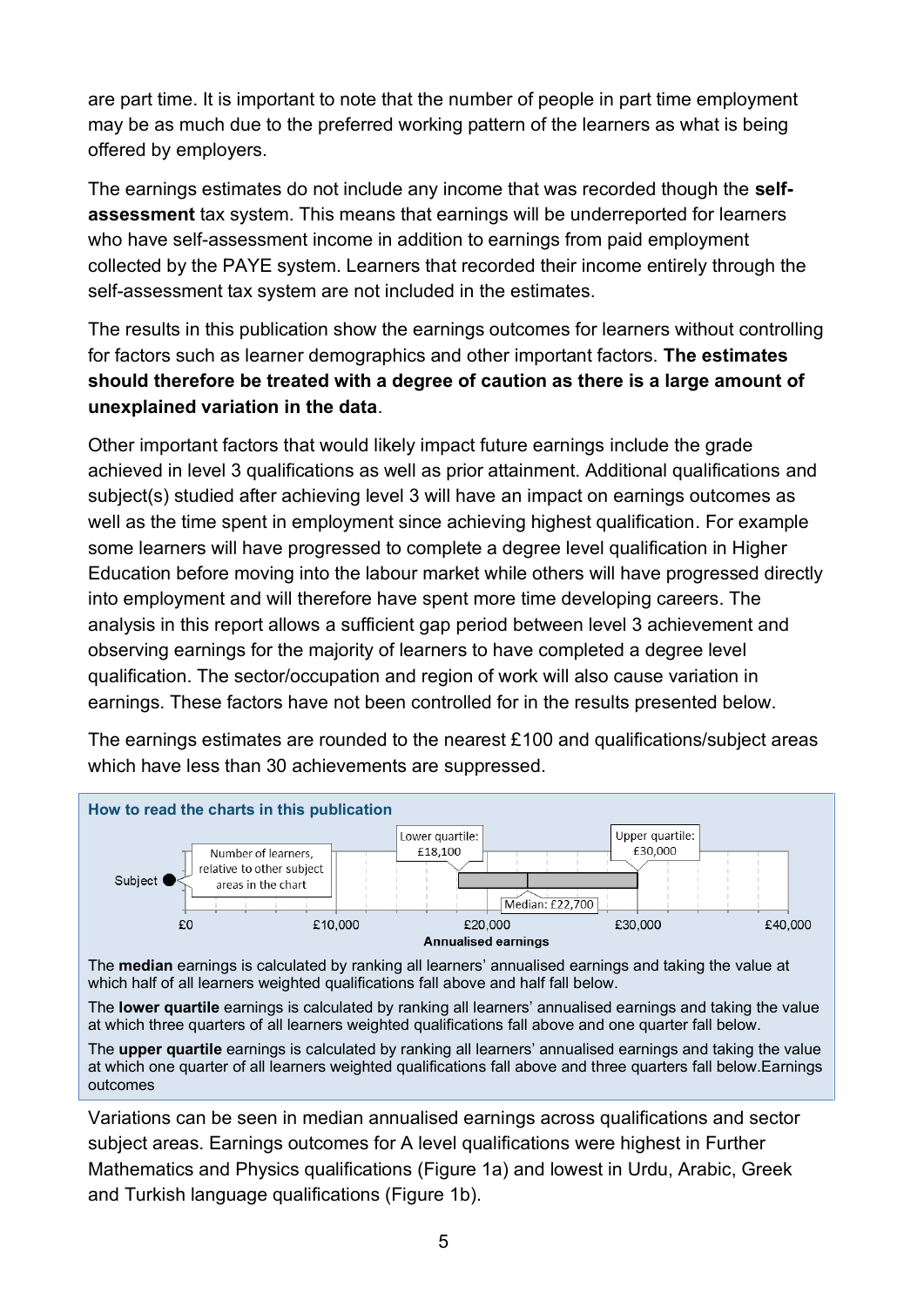#### **Figure 1a: Annualised earnings in 2016-17 tax year for A level qualifications achieved in academic year 2010/11 by qualification title –** *Top 20 qualifications*



Source: Longitudinal Education Outcomes (LEO) Study

### **Figure 1b: Annualised earnings in 2016-17 tax year for A level qualifications achieved in academic year 2010/11 by qualification title –** *Bottom 20 qualifications*



Source: Longitudinal Education Outcomes (LEO) Study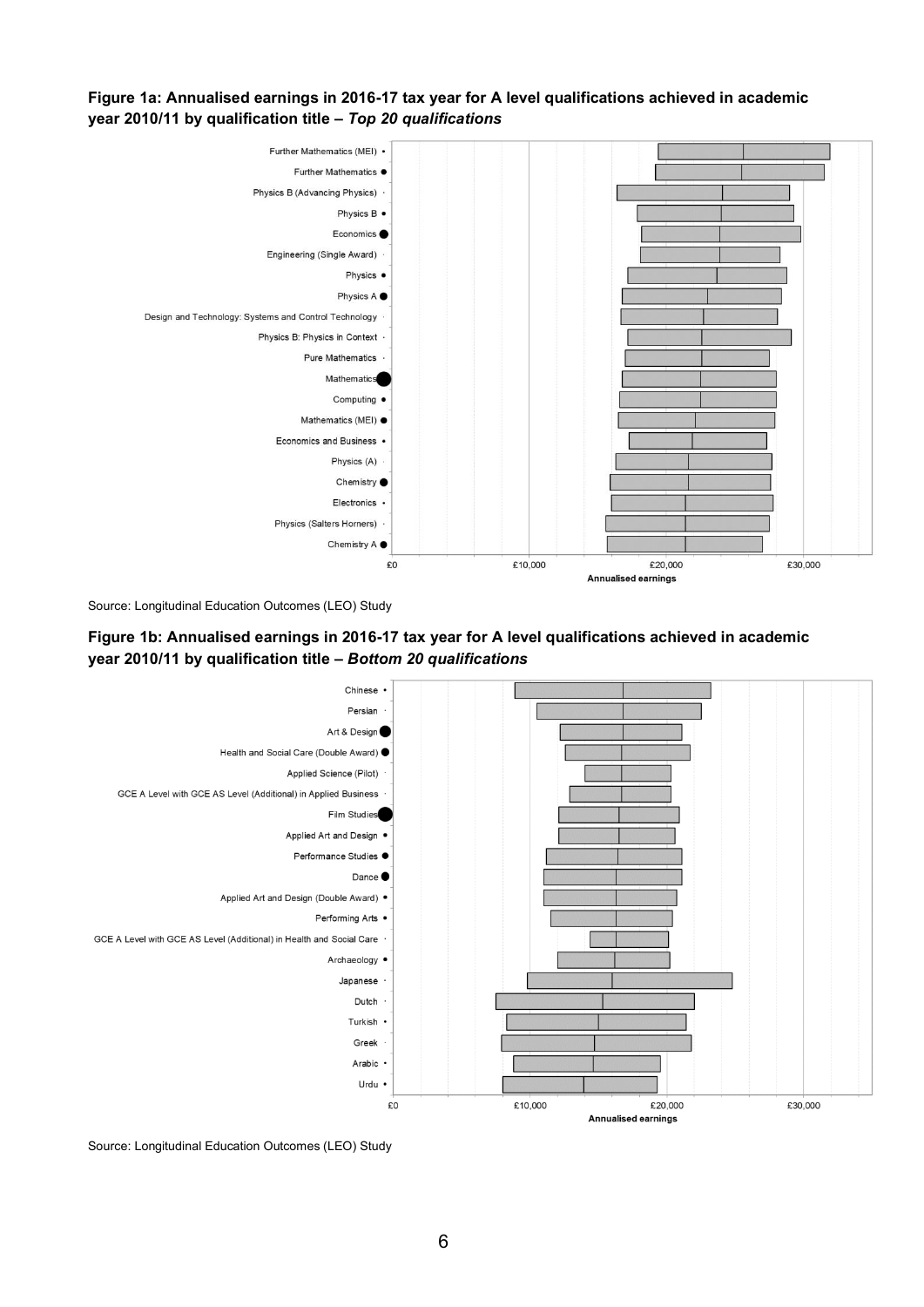For other level 3 qualifications earnings outcomes were highest in the Economics, Engineering and Architecture sector subject areas and lowest in Child Development and Well Being, Service Enterprises and Direct Learning Support (Figure 2).





Source: Longitudinal Education Outcomes (LEO) Study

**Please note: The earnings outcomes in this release are presented as raw figures. They do not seek to control for differences in learner characteristics that may influence outcomes over time or across different populations.**